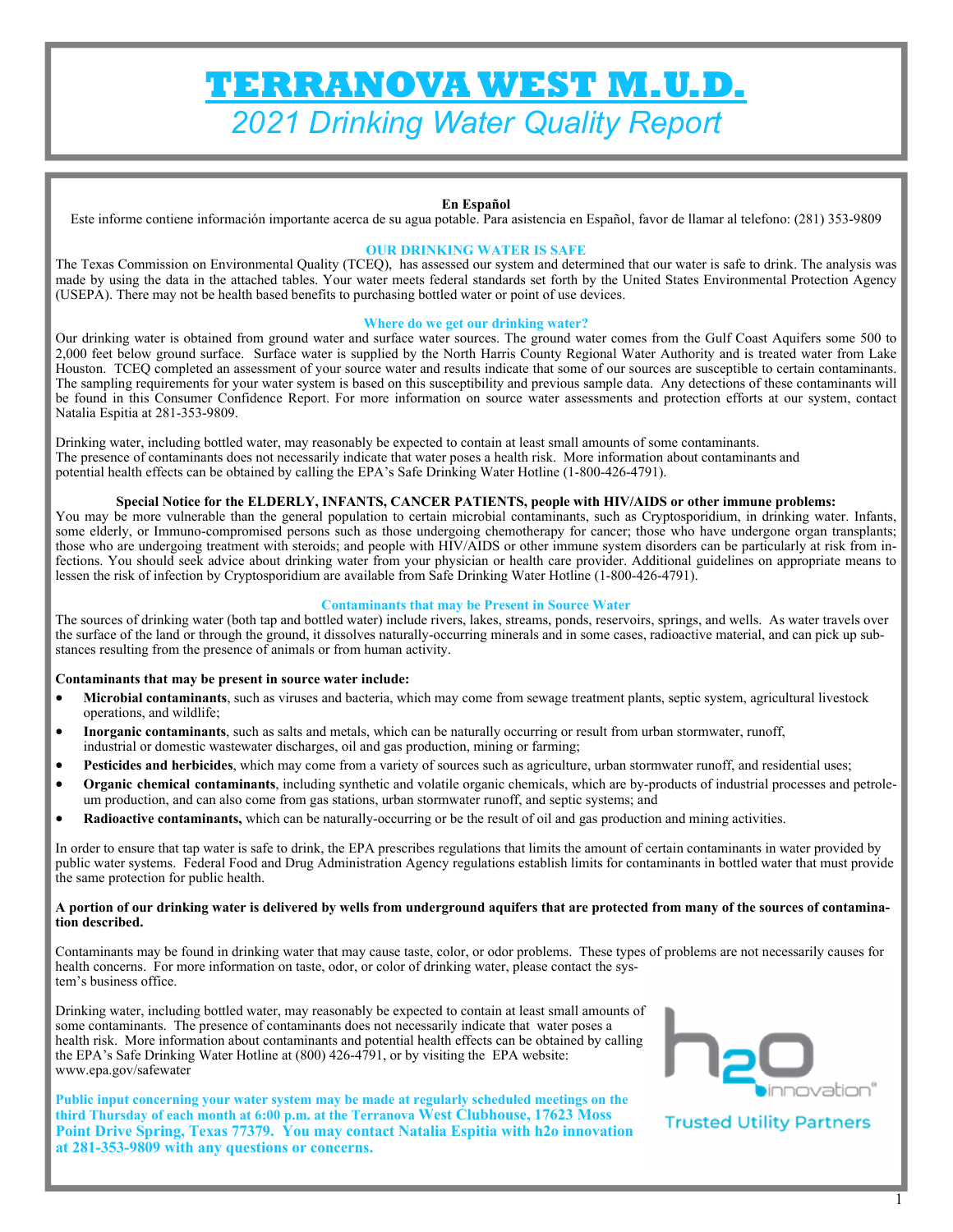## **About the Following Table**

The following table contains all of the chemical constituents which have been found in your drinking water for the most recent testing performed in accordance with applicable regulations. USEPA requires water systems to test up to 97 constituents. The constituents detected in your water are listed in the attached table.

### **DEFINITIONS**

**Maximum Contaminant Level (MCL)** - The highest level of a contaminant in drinking water. MCL's are set as close to the MCLG's as feasible using the best available treatment technology.

**Maximum Contaminant Level Goal (MCLG)** - The level of a contaminant in drinking water below which there is no known or expected health risk. MCLG's allow for a margin of safety.

**Action Level** – The concentration of a contaminant which, if exceeded, triggers treatment or other requirements which a water system must follow. **ppm** = parts per million or milligrams per liter (mg/l), one part per million corresponds to one minute in two years or a single penny in \$10,000. **ppb** = parts per billion or micrograms per liter (mg/l), one part per billion corresponds to one minute in 2,000 years or a single penny in \$10,000,000.

**pCi/l** = pico curies per liter: Measure of radioactivity.

**Maximum Residual Disinfectant Level (MRDL)** - The highest level of a disinfectant allowed in drinking water. There is convincing evidence that addition of a disinfectant is necessary for control of microbial contaminants.

MRDLG = The level of a drinking water disinfectant below which there is no known or expected risk health. MRDLG's do not reflect the benefits of the use of disinfectant to control microbial contaminants.

# **Terranova West Municipal Utility District TX1011226 2021 Drinking Water Quality Report:**

|      | <b>Inorganic Contaminants</b> |                                                                            |                                       |                |             |                                   |                                         |  |  |  |  |
|------|-------------------------------|----------------------------------------------------------------------------|---------------------------------------|----------------|-------------|-----------------------------------|-----------------------------------------|--|--|--|--|
| Year | <b>Constituent</b>            | <b>Highest</b><br><b>Detected Level at</b><br><b>Any Sampling</b><br>Point | Range of<br><b>Detected</b><br>Levels | <b>MCL</b>     | <b>MCLG</b> | <b>Units of</b><br><b>Measure</b> | <b>Source of Constituent</b>            |  |  |  |  |
| 2020 | Barium                        | 0.0916                                                                     | $0.0916 - 0.0916$                     | 2              | 2           | ppm                               | Erosion of natural deposits.            |  |  |  |  |
| 2020 | Fluoride                      | 0.20                                                                       | $0.20 - 0.20$                         | $\overline{4}$ | 4           | ppm                               | Erosion of natural deposits.            |  |  |  |  |
| 2021 | Nitrate                       | 1.28                                                                       | $1.28 - 1.28$                         | 10             | 10          | ppm                               | Erosion of natural deposits.            |  |  |  |  |
| 2020 | Arsenic                       | 3.3                                                                        | $3.3 - 3.3$                           | 10             | $\theta$    | ppb                               | Erosion of natural deposits.            |  |  |  |  |
| 2019 | Nitrite                       | 0.45                                                                       | $0.45 - 0.45$                         | 1              |             | ppm                               | Erosion of natural deposits.            |  |  |  |  |
| 2020 | Cyanide                       | 90.0                                                                       | $90.0 - 90.0$                         | 200            | 200         | ppb                               | Discharge from steel/metal<br>factories |  |  |  |  |

|      |                                 |                                                                            | <b>Organic Contaminants</b>                  |     |             |                                   |                                                 |
|------|---------------------------------|----------------------------------------------------------------------------|----------------------------------------------|-----|-------------|-----------------------------------|-------------------------------------------------|
| Year | <b>Constituent</b>              | <b>Highest</b><br><b>Detected Level at</b><br><b>Any Sampling</b><br>Point | Range of<br><b>Detected</b><br><b>Levels</b> | MCL | <b>MCLG</b> | <b>Units of</b><br><b>Measure</b> | <b>Source of Constituent</b>                    |
| 2021 | Total Trihalomethanes<br>(TTHM) | 21.2                                                                       | $8.7 - 21.2$                                 | 80  | n/a         | ppb                               | By-product of drinking wa-<br>ter chlorination. |
| 2021 | Haloacetic Acids<br>(HAA5)      | 33                                                                         | $16.3 - 33$                                  | 60  | n/a         | ppb                               | By-product of drinking wa-<br>ter chlorination. |

\*The value in the Highest Level or Average Detected column is the highest average of all HAA5/TTHM sample results collected at a location over a year

|      | <b>Radioactive Contaminants</b> |                                                                            |                                       |            |             |                                   |                              |  |  |  |
|------|---------------------------------|----------------------------------------------------------------------------|---------------------------------------|------------|-------------|-----------------------------------|------------------------------|--|--|--|
| Year | Constituent                     | <b>Highest</b><br><b>Detected Level at</b><br><b>Any Sampling</b><br>Point | Range of<br><b>Detected</b><br>Levels | <b>MCL</b> | <b>MCLG</b> | <b>Units of</b><br><b>Measure</b> | <b>Source of Constituent</b> |  |  |  |
| 2009 | Gross Alpha                     | 2.7                                                                        | $2.7 - 2.7$                           | 15         |             | pCi/l                             | Erosion of natural deposits. |  |  |  |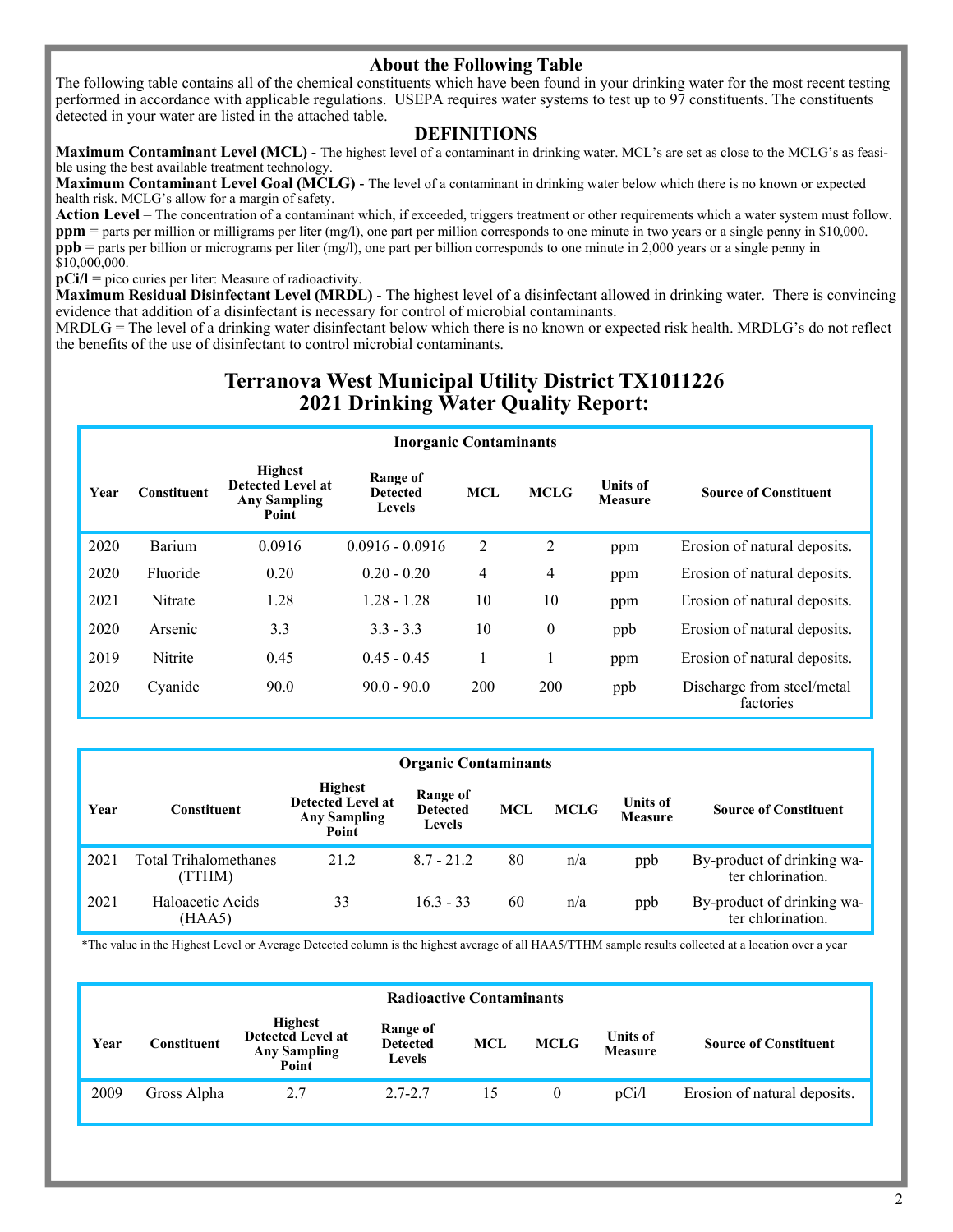|      |                             | Unregulated Contaminants**                      |                                              |                         |
|------|-----------------------------|-------------------------------------------------|----------------------------------------------|-------------------------|
| Year | <b>Constituent</b>          | <b>Average of All</b><br><b>Sampling Points</b> | Range of<br><b>Detected</b><br><b>Levels</b> | <b>Units of Measure</b> |
| 2021 | Trichloroacetic Acid        | 3.56                                            | $2.7 - 4.0$                                  | ppb                     |
| 2021 | Bromochloracetic Acid       | 2.0                                             | $2.0 - 2.0$                                  | ppb                     |
| 2021 | Chloroform                  | 12.57                                           | $6.9 - 17.6$                                 | ppb                     |
| 2021 | <b>Bromodichloromethane</b> | 2.25                                            | $1.8 - 2.7$                                  | ppb                     |
| 2021 | Dichloracetic Acid          | 16.83                                           | $9.4 - 26.3$                                 | ppb                     |
| 2021 | Monochloroactic Acid        | 3.5                                             | $2.7 - 4.2$                                  | ppb                     |

\*\*Unregulated contaminants are those for which EPA has not established drinking water standards. The purpose of unregulated contaminant monitoring is to assist EPA in determining the occurrence of unregulated contaminants in drinking water and whether future regulation is warranted.

|      | <b>Lead and Copper</b> |                        |                                                                    |                        |                                   |                                            |  |  |  |  |
|------|------------------------|------------------------|--------------------------------------------------------------------|------------------------|-----------------------------------|--------------------------------------------|--|--|--|--|
| Year | <b>Constituent</b>     | The 90th<br>Percentile | <b>Number of Sites</b><br><b>Exceeding</b><br><b>Action Levels</b> | <b>Action</b><br>Level | <b>Units of</b><br><b>Measure</b> | <b>Source of Constituent</b>               |  |  |  |  |
| 2019 | Lead                   | 1.97                   | $\theta$                                                           | 15                     | ppb                               | Corrosion of household plumbing<br>system. |  |  |  |  |
| 2019 | Copper                 | 0.0768                 | $\theta$                                                           | 1.3                    | ppm                               | Erosion of natural deposits.               |  |  |  |  |

The 90th percentile of the Lead/ Copper analysis means the top 10% (highest sample results) of all samples collected.

If present, elevated levels of lead can cause serious health problems, especially for pregnant women and young children. Lead in drinking water is primarily from materials and components associated with service lines and home plumbing. This water supply is responsible for providing high quality drinking water, but cannot control the variety of materials used in plumbing components. When your water has been sitting for several hours, you can minimize the potential for lead exposure by flushing your tap for 30 seconds to 2 minutes before using water for drinking or cooking. If you are concerned about lead in your water, you may wish to have your water tested. Information on lead in drinking water, testing methods, and steps you can take to minimize exposure is available from the Safe Drinking Water Hotline or at http://www.epa.gov/safewater/lead.

|              | <b>Disinfectant Residual</b> |                        |                                     |  |          |                            |                                           |  |  |
|--------------|------------------------------|------------------------|-------------------------------------|--|----------|----------------------------|-------------------------------------------|--|--|
| <b>∣Year</b> | Constituent                  | <b>Highest Average</b> | Range of MCL<br>Detected Levels MCL |  | MCL<br>G | Units of<br><b>Measure</b> | <b>Source of Constituent</b>              |  |  |
| 2021         | Chlorine<br>Disinfectant     | 3.40                   | $0.50 - 4.6$                        |  | $\bf{0}$ | ppm                        | Disinfectant used to control<br>microbes. |  |  |

|      | <b>Organic Contaminants</b> |                                                                            |                                       |     |             |                                   |                                             |  |  |  |
|------|-----------------------------|----------------------------------------------------------------------------|---------------------------------------|-----|-------------|-----------------------------------|---------------------------------------------|--|--|--|
| Year | Constituent                 | <b>Highest</b><br><b>Detected Level at</b><br><b>Any Sampling</b><br>Point | Range of<br><b>Detected</b><br>Levels | MCL | <b>MCLG</b> | <b>Units of</b><br><b>Measure</b> | <b>Source of Constituent</b>                |  |  |  |
| 2021 | Atrazine                    | 0.23                                                                       | $0.23 - 0.23$                         | 3   | 3           | ppb                               | Runoff from herbicide used on<br>row crops. |  |  |  |
| 2020 | Simazine                    | 0.16                                                                       | $0.16 - 0.16$                         | 4   | 4           | ppb                               | Runoff from herbicide used on<br>row crops. |  |  |  |

 $\overline{\mathbf{a}}$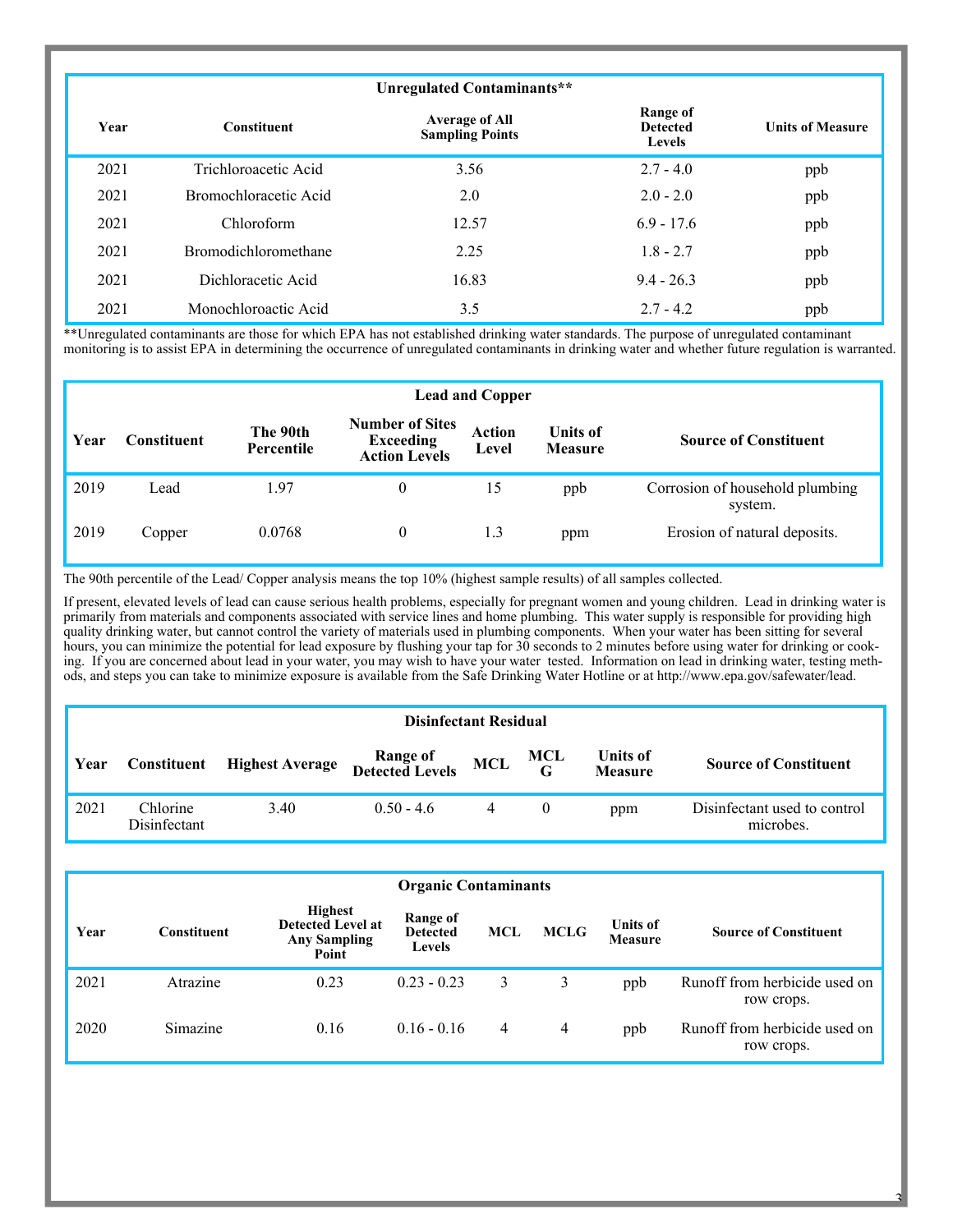# **During 2021 Terranova West M.U.D. received water from Louetta Road Utility District TX1010536 The following is the water quality information provided by Louetta Road Utility District:**

|      | <b>Organic Contaminants</b> |                                                                            |                                              |     |             |                            |                                               |  |  |  |
|------|-----------------------------|----------------------------------------------------------------------------|----------------------------------------------|-----|-------------|----------------------------|-----------------------------------------------|--|--|--|
| Year | <b>Constituent</b>          | <b>Highest</b><br><b>Detected Level at</b><br><b>Any Sampling</b><br>Point | Range of<br><b>Detected</b><br><b>Levels</b> | MCL | <b>MCLG</b> | <b>Units of</b><br>Measure | <b>Source of Constituent</b>                  |  |  |  |
| 2019 | Total Trihalomethanes       | 6.1                                                                        | $6.1 - 6.1$                                  | 80  | n/a         | ppb                        | By-product of drinking water<br>chlorination. |  |  |  |
| 2020 | Total Haloacetic Acid       | 1.0                                                                        | $1.0 - 1.0$                                  | 60  | n/a         | ppb                        | By-product of drinking water<br>chlorination. |  |  |  |

|      |                             | Unregulated Contaminants**               |                                |                  |
|------|-----------------------------|------------------------------------------|--------------------------------|------------------|
| Year | Constituent                 | Average of All<br><b>Sampling Points</b> | Range of<br>Detected<br>Levels | Units of Measure |
| 2019 | Chloroform                  | 6.1                                      | $6.1 - 6.1$                    | ppb              |
| 2017 | <b>Bromodichloromethane</b> | 1.8                                      | $1.8 - 1.8$                    | ppb              |
| 2019 | Bromochloroacetic Acid      | 1.3                                      | $1.3 - 1.3$                    | ppb              |
| 2019 | Dichloroacetic Acid         | 10.8                                     | $10.8 - 10.8$                  | ppb              |
| 2019 | Trichloroacetic Acid        | 2.0                                      | $2.0 - 2.0$                    | ppb              |
| 2020 | Dibromoacetic Acid          | 1.0                                      | $1.0 - 1.0$                    | ppb              |

|      |                    |                                                                            |                                       |     | <b>Inorganic Contaminants</b> |                                   |                                       |
|------|--------------------|----------------------------------------------------------------------------|---------------------------------------|-----|-------------------------------|-----------------------------------|---------------------------------------|
| Year | <b>Constituent</b> | <b>Highest</b><br><b>Detected Level at</b><br><b>Any Sampling</b><br>Point | Range of<br><b>Detected</b><br>Levels | MCL | <b>MCLG</b>                   | <b>Units of</b><br><b>Measure</b> | <b>Source of Constituent</b>          |
| 2019 | Barium             | 0.241                                                                      | $0.241 - 0.241$                       | 2   | 2                             | ppm                               | Erosion of natural deposits.          |
| 2018 | Fluoride           | 0.74                                                                       | $0.74 - 0.74$                         | 4   | 4                             | ppm                               | Erosion of natural deposits.          |
| 2019 | Nitrate            | 0.06                                                                       | $0.06 - 0.06$                         | 10  | 10                            | ppm                               | Erosion of natural deposits.          |
| 2017 | Cyanide            | 0.03                                                                       | $0.03 - 0.03$                         | 200 | 200                           | ppb                               | Discharge from steel/metal factories  |
| 2019 | Arsenic            | 2.3                                                                        | $2.3 - 2.3$                           | 50  | $\mathbf{0}$                  | ppb                               | Erosion of natural deposits.          |
| 2019 | Chromium           | 11.4                                                                       | $11.4 - 11.4$                         | 100 | 100                           | ppb                               | Discharge from steel/metal factories. |
| 2019 | Selenium           | 5.0                                                                        | $5.0 - 5.0$                           | 50  | 50                            | ppb                               | Erosion of natural deposits.          |

|      | <b>Disinfectant Residual</b> |                        |                             |  |          |                                   |                                           |  |  |
|------|------------------------------|------------------------|-----------------------------|--|----------|-----------------------------------|-------------------------------------------|--|--|
| Year | <b>Constituent</b>           | <b>Highest Average</b> | Range of<br>Detected Levels |  | MCL MCLG | <b>Units of</b><br><b>Measure</b> | <b>Source of Constituent</b>              |  |  |
| 2021 | Chlorine<br>Disinfectant     | 2.93                   | $0.50 - 4.40$               |  | 0        | ppm                               | Disinfectant used to control<br>microbes. |  |  |

\*\*Unregulated contaminants are those for which EPA has not established drinking water standards. The purpose of unregulated contaminant monitoring is to assist EPA in determining the occurrence of unregulated contaminants in drinking water and whether future regulation is warranted.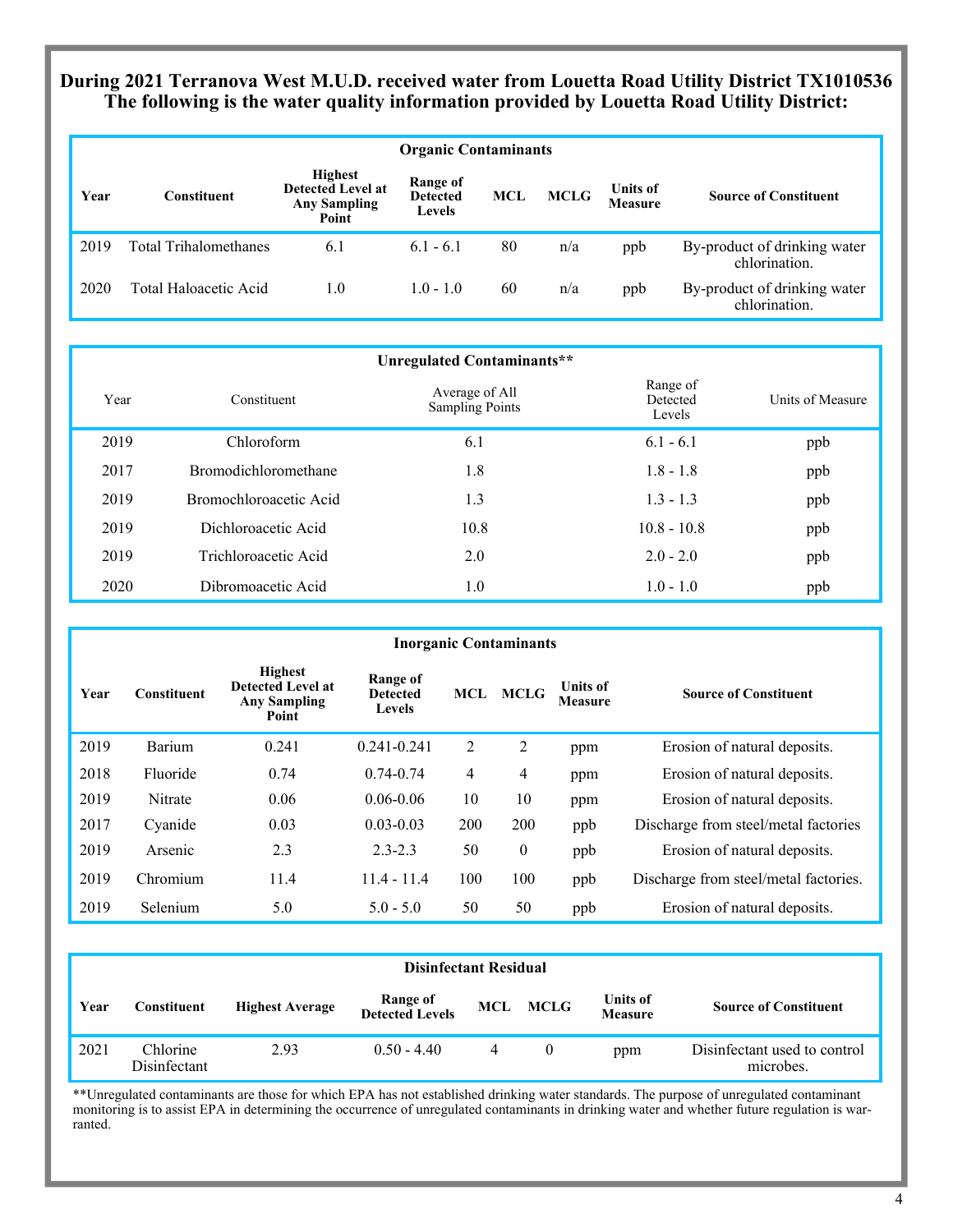|      | <b>Lead and Copper</b> |                        |                                                                    |                        |                                   |                                            |  |  |  |  |
|------|------------------------|------------------------|--------------------------------------------------------------------|------------------------|-----------------------------------|--------------------------------------------|--|--|--|--|
| Year | <b>Constituent</b>     | The 90th<br>Percentile | <b>Number of Sites</b><br><b>Exceeding</b><br><b>Action Levels</b> | <b>Action</b><br>Level | <b>Units of</b><br><b>Measure</b> | <b>Source of Constituent</b>               |  |  |  |  |
| 2019 | Lead                   | 2.61                   |                                                                    | 15                     | ppb                               | Corrosion of household plumbing<br>system. |  |  |  |  |
| 2019 | Copper                 | 0.0153                 | $\theta$                                                           | 1.3                    | ppm                               | Corrosion of household plumbing<br>system. |  |  |  |  |

If present, elevated levels of lead can cause serious health problems, especially for pregnant women and young children. Lead in drinking water is primarily from materials and components associated with service lines and home plumbing. This water supply is responsible for providing high quality drinking water, but cannot control the variety of materials used in plumbing components. When your water has been sitting for several hours, you can minimize the potential for lead exposure by flushing your tap for 30 seconds to 2 minutes before using water for drinking or cooking. If you are concerned about lead in your water, you may wish to have your water tested. Information on lead in drinking water, testing methods, and steps you can take to minimize exposure is available from the Safe Drinking Water Hotline or at http://www.epa.gov/safewater/lead.

## **During 2021 Terranova West M.U.D. received surface water from the North Harris County Regional Water Authority. The following is a compilation of the water quality information provided by the North Harris County Regional Water Authority:**

| <b>Inorganic Contaminants</b> |                    |                                                                            |                                       |                |             |                                   |                                                  |  |  |
|-------------------------------|--------------------|----------------------------------------------------------------------------|---------------------------------------|----------------|-------------|-----------------------------------|--------------------------------------------------|--|--|
| Year                          | <b>Constituent</b> | <b>Highest</b><br><b>Detected Level at</b><br><b>Any Sampling</b><br>Point | Range of<br><b>Detected</b><br>Levels | <b>MCL</b>     | <b>MCLG</b> | <b>Units of</b><br><b>Measure</b> | <b>Source of Constituent</b>                     |  |  |
| 2021                          | Barium             | 0.35                                                                       | $0.0396 - 0.35$                       | 2              | 2           | ppm                               | Discharge of drilling wastes.                    |  |  |
| 2021                          | Nitrate            | 0.23                                                                       | $0.23 - 0.23$                         | 10             | 10          | ppm                               | Erosion of natural deposits.                     |  |  |
| 2021                          | Fluoride           | 0.37                                                                       | $0.23 - 0.37$                         | $\overline{4}$ | 4           | ppm                               | Erosion of natural deposits.                     |  |  |
| 2021                          | Arsenic            | 5.3                                                                        | $0.02 - 5.3$                          | $\theta$       | 10          | ppb                               | Erosion of natural deposits.                     |  |  |
| 2021                          | Cyanide            | 140                                                                        | $0 - 140$                             | 200            | 200         | ppb                               | Discharge from plastic/<br>fertilizer factories. |  |  |
| 2021                          | Selenium           | 4.5                                                                        | $4.5 - 4.5$                           | 50             | 50          | ppb                               | Discharge from petroleum/<br>metal refineries.   |  |  |

| <b>Organic Contaminants</b> |                                     |                                                                       |                                              |            |              |                              |                                                  |  |  |
|-----------------------------|-------------------------------------|-----------------------------------------------------------------------|----------------------------------------------|------------|--------------|------------------------------|--------------------------------------------------|--|--|
| Year                        | <b>Constituent</b>                  | <b>Highest</b><br><b>Detected Level</b><br>at Any Sam-<br>pling Point | Range of<br><b>Detected</b><br><b>Levels</b> | <b>MCL</b> | <b>MCLG</b>  | <b>Units of Meas-</b><br>ure | <b>Source of Constituent</b>                     |  |  |
| 2021                        | Atrazine                            | 0.64                                                                  | $0.14 - 0.64$                                | 3          | 3            | ppb                          | Runoff from herbicides<br>used on row crops.     |  |  |
| 2021                        | $Di(2-$<br>ethylhexyl)<br>phthalate | 2.3                                                                   | $0.99 - 2.3$                                 | 6          | $\mathbf{0}$ | ppb                          | Discharge from rubber<br>and chemical factories. |  |  |
| 2021                        | Simazine                            | $1.0\,$                                                               | $0.07 - 1.0$                                 | 4          | 4            | ppb                          | Herbicide runoff.                                |  |  |

| <b>Radioactive Contaminants</b> |                     |                                                                            |                                       |     |             |                                   |                              |  |  |
|---------------------------------|---------------------|----------------------------------------------------------------------------|---------------------------------------|-----|-------------|-----------------------------------|------------------------------|--|--|
| Year                            | C <b>onstituent</b> | <b>Highest</b><br><b>Detected Level at</b><br><b>Any Sampling</b><br>Point | Range of<br><b>Detected</b><br>Levels | MCL | <b>MCLG</b> | <b>Units of</b><br><b>Measure</b> | <b>Source of Constituent</b> |  |  |
| 2021                            | Gross Alpha         | 15.1                                                                       | $4 - 15.1$                            | 15  | 0           | pCi/l                             | Erosion of natural deposits. |  |  |
| 2021                            | Combined Radium     | 2.48                                                                       | $1.5 - 2.48$                          |     | 0           | pCi/l                             | Erosion of natural deposits. |  |  |